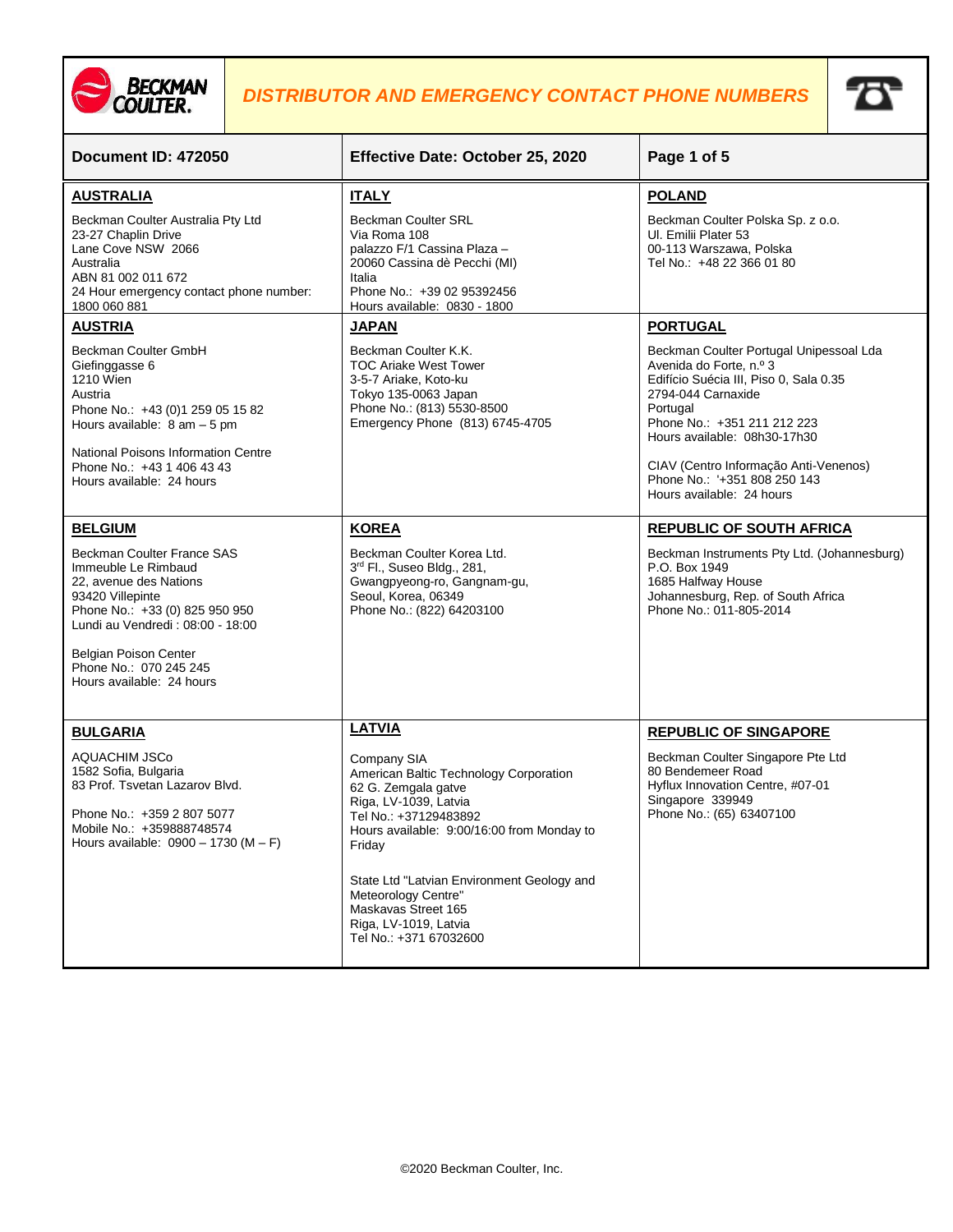



| Document ID: 472050                                                                                                                                                                                                                                                                                                                                                                                                            | Effective Date: October 25, 2020                                                                                                                                                                                                                                                  | Page 2 of 5                                                                                                                                                                                                                                                                                                      |
|--------------------------------------------------------------------------------------------------------------------------------------------------------------------------------------------------------------------------------------------------------------------------------------------------------------------------------------------------------------------------------------------------------------------------------|-----------------------------------------------------------------------------------------------------------------------------------------------------------------------------------------------------------------------------------------------------------------------------------|------------------------------------------------------------------------------------------------------------------------------------------------------------------------------------------------------------------------------------------------------------------------------------------------------------------|
| <b>CANADA</b>                                                                                                                                                                                                                                                                                                                                                                                                                  | <b>LIECHTENSTEIN:</b>                                                                                                                                                                                                                                                             | <b>ROMANIA</b>                                                                                                                                                                                                                                                                                                   |
| Beckman Coulter Canada, Inc.<br>7075 Financial Drive<br>Mississauga, ON L5N 6V8<br>FAX: (905) 819-1485<br>Phone No.: (905) 819-1234<br>Emergency Phone: (800) 463-STAT (7828)                                                                                                                                                                                                                                                  | Beckman Coulter Eurocenter S.A.<br>22, rue Juste-Oliver, Case Postale 1044,<br>CH-1260 Nyon 1, Switzerland<br>Tel No.: +41 (0)22 365 36 11<br>Monday through Friday, 9:00 am to 7:00 pm                                                                                           | MEDIST S.A. (Diagnostics)<br>Str. Ion Urdareanu nr. 34A, Sector 5<br>Bucuresti - 050688<br>Romania<br>Phone No.: +40 21 4115003<br>Hours available: Monday-Thursday: 08.30-<br>17.30, Friday: 08.30-15.00                                                                                                        |
|                                                                                                                                                                                                                                                                                                                                                                                                                                |                                                                                                                                                                                                                                                                                   | <b>MEDIST Life Science</b><br>Str. Ion Urdareanu, nr. 34, et.3<br>050688, Bucuresti, Romania<br>Phone No.: 021 410 30 33<br>Hours available: Monday-Thursday 8.30-17.30<br>and Friday 8.30-15.00                                                                                                                 |
|                                                                                                                                                                                                                                                                                                                                                                                                                                |                                                                                                                                                                                                                                                                                   | DIAMEDIX IMPEX SA (MicroScan products)<br>Fabrica de Glucoza No 15A St, Bucharest,<br>Romania<br>Phone No.: 0040-21-66.888.69<br>Hours available: 08:00-16:30                                                                                                                                                    |
| <b>CROATIA</b>                                                                                                                                                                                                                                                                                                                                                                                                                 | <b>LITHUANIA</b>                                                                                                                                                                                                                                                                  | <b>RUSSIA</b>                                                                                                                                                                                                                                                                                                    |
| Beckman Coulter d.o.o.<br>Avenija Većeslava Holjevca 40,<br>HR-10020 Zagreb<br>Phone No.: +385 (0)1 4899 012<br>Working hours: 08:00- 16:00<br><b>Poison Control Centre</b><br>Ksaverska cesta 2, POB 291<br>HR-10000 Zagreb<br>Phone No.: +385 (0)1 2348 342<br>Hours available: 24h<br>Emergency telephone number 112                                                                                                        | UAB Werfen LT<br>Savanoriu pr. 281 A<br>Kaunas LT-50128<br>Lithuania<br>Tel No.: +37037313157<br>Hours available: 8:00/16:45 from Monday to<br>Friday<br><b>Environmental Protection Agency</b><br>Juozapavicius st. 9<br>LT-09311 Vilnius<br>Lithuania<br>Tel No.: +370 70662008 | <b>Beckman Coulter LLC</b><br>109004 Moscow, Russia<br>Stanislavskogo street 21, building 3<br>Tel No: +7 495 228 67 00                                                                                                                                                                                          |
| <b>CYPRUS</b>                                                                                                                                                                                                                                                                                                                                                                                                                  | <b>LUXEMBOURG</b>                                                                                                                                                                                                                                                                 | <b>SLOVAK REPUBLIC</b>                                                                                                                                                                                                                                                                                           |
| <b>VITAEMED LTD</b><br>28 Gerasimou Markora and Michalakopoulou<br>1075 Nicosia<br>Cyprus<br>Tel No.: 005722517800<br>Hours available: 8.30-17.30<br>On call line: 0035799328826<br>Ministry of Labour, Welfare and Social<br>Insurance, Department of Labour Inspection<br>P.O. Box 24855<br>1304 Nicosia<br>Cyprus<br>Tel No.: +35722405611<br>E-mail: cy-chemregistry(at)dli.mlsi.gov.cy<br>Hours available: $7.30 - 15.00$ | Beckman Coulter France SAS<br>Immeuble Le Rimbaud<br>22, avenue des Nations<br>93420 Villepinte<br>Phone No.: +33 (0) 825 950 950<br>Lundi au Vendredi: 08:00 - 18:00<br><b>Belgian Poison Center</b><br>Phone No.: (+352) 8002-5500<br>Hours available: 24 hours                 | Beckman Coulter SR s.r.o.<br>Digital Park II<br>Einsteinova 23<br>851 01 Bratislava<br>Tel: +421 2 209 039 00<br>Ministry of Economy of the Slovak Republic<br>Centre for Chemical Substances and<br>Preparations<br>Mlynské nivy 44/a, 827 15 Bratislava 212, Slovak<br>Republic<br>Phone No.: +421 2 4854 4511 |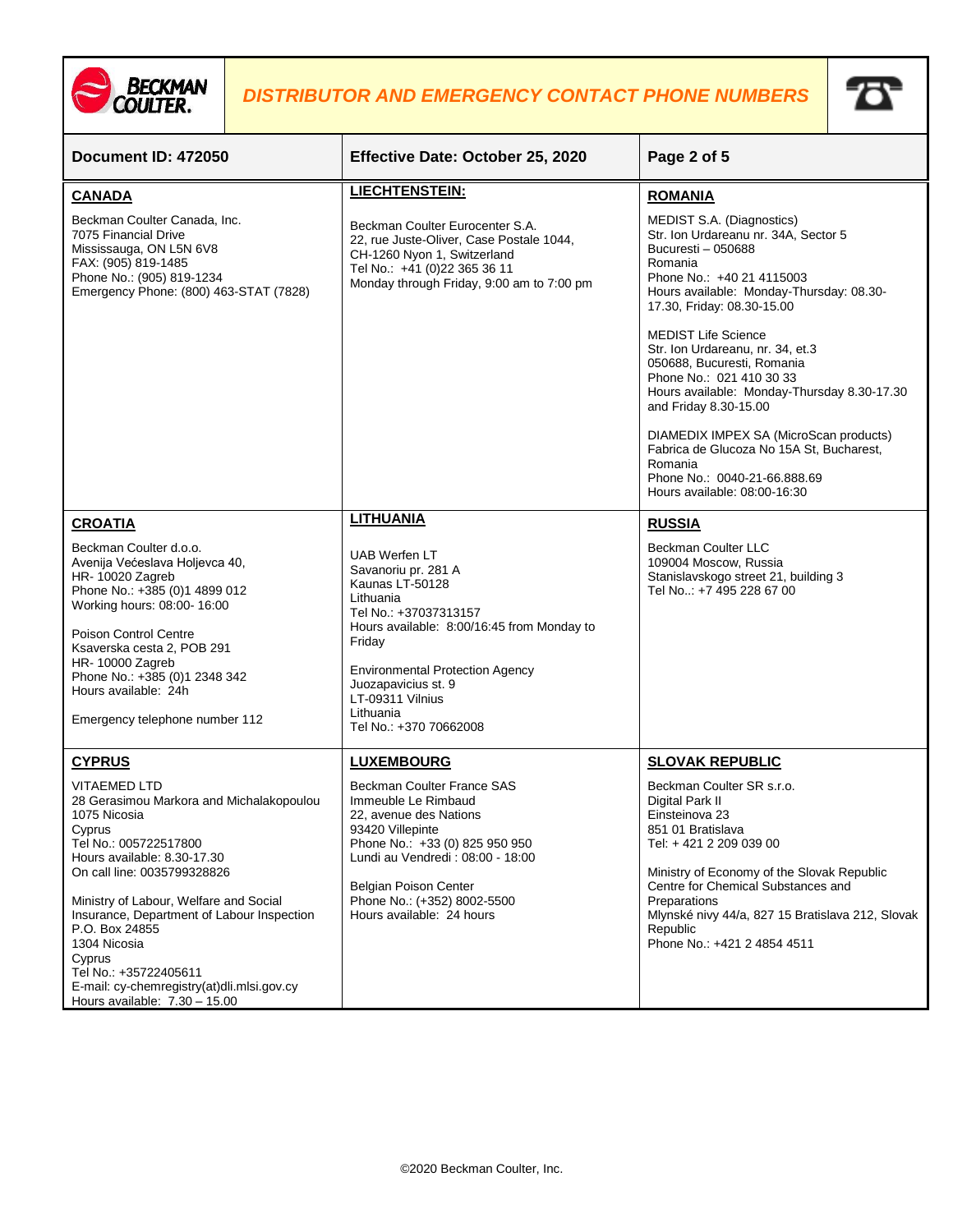



| Document ID: 472050                                                                                                                                                                                                                                                | Effective Date: October 25, 2020                                                                                                                                                                                                                                                                                                                                                                                | Page 3 of 5                                                                                                                                                                                                                                                                                                                                                    |
|--------------------------------------------------------------------------------------------------------------------------------------------------------------------------------------------------------------------------------------------------------------------|-----------------------------------------------------------------------------------------------------------------------------------------------------------------------------------------------------------------------------------------------------------------------------------------------------------------------------------------------------------------------------------------------------------------|----------------------------------------------------------------------------------------------------------------------------------------------------------------------------------------------------------------------------------------------------------------------------------------------------------------------------------------------------------------|
| <b>CZECH REPUBLIC</b><br>Beckman Coulter CR s.r.o.<br>Murmanska 1475/4<br>100 05 Praha 10<br>Tel No.: +420 272 017 444<br>Nouzove tel. cislo: +420 224919293                                                                                                       | <b>MALTA</b><br>Cherubino Ltd<br><b>DELF Building</b><br>Sliema Road<br>Gzira GZR 1637<br>Malta<br>Tel No.: +356 21343270<br>Hours available: 08:30 - 17:00<br>Malta Competition and Consumer Affairs Authority<br>(MCCAA)                                                                                                                                                                                      | <b>SLOVENIA</b><br>Hermes Analitica<br>Verovškova ulica 58<br>1000 Ljubljana<br>Slovenia<br>Tel No.: +38615818181<br>Hours available: 08:00-16:00<br>Chemicals Office of the Republic of Slovenia<br>Ajdovščina 4<br>1000 Ljubljana<br>Slovenia                                                                                                                |
|                                                                                                                                                                                                                                                                    | Mizzi House, National Road, Blata l-Bajda<br><b>HMR9010, Malta</b><br>Tel No.: +356 2395 2000<br>Opening hours: 09:00 - 17:00                                                                                                                                                                                                                                                                                   | Tel No.: +38614006051,<br>Monday: 9-12, Wednesday: 9-12, 14-16, Friday 9-<br>12                                                                                                                                                                                                                                                                                |
| <b>DENMARK</b><br>Beckman Coulter Danmark Aps<br>c/o Beckman Coulter AB<br>Ekbacksvägen 28<br>168 69 Bromma<br>Sweden<br>Phone No.: +46 8 564 85 900<br>Hours available: 0800-1630<br>Giftlinjen<br>Phone No.: +45 82 12 12 12<br>Hours available: 24 hours        | <b>MEXICO</b><br>Beckman Coulter de Mexico S.A. de C.V.<br>Avenida Popocatepetl 396, Esquina Palomar<br>Colonia General Anaya<br>Mexico, D.F. 03340<br>Tel No.: (52 55) 91 83 28 00<br>Fax: (52 55) 56 01 46 66                                                                                                                                                                                                 | <b>SPAIN</b><br>Beckman Coulter S.L.U.<br>Torre Realia 4ª Planta<br>Plaza de Europa 41-43<br>08908 L'Hospitalet de Llobregat<br>Barcelona<br>Spain<br>Phone No.: +34 93 547 36 00<br>Hours available: 08:30-17:30 Monday-Friday<br>Instituto Nacional de Toxicología y Ciencias<br>Forenses<br>Emergency Phone No.: +34 915620420<br>Hours available: 24 hours |
| <b>ESTONIA</b><br>Beckman Coulter AB<br>Ekbacksvägen 28<br>168 69 Bromma<br>Sweden<br>Phone No.: +46 8 564 85 900<br>Hours available: 0800-1630<br>Mürgistusteabekeskuse<br>Phone No.: nationally 16662<br>from abroad +372 626 93 90<br>Hours available: 24 hours | <b>MONTENEGRO</b><br>Urion d.o.o.(All Diagnostics except Urinalysis)<br>Pera Soca br 6<br>City Kvart,<br>81000 Podgorica<br>Montenegro<br>Phone No.: +382 20 290 520<br>+382 20 290 521<br>Emergency Phone No.: +382 69 132 678<br>Hours available: 24h<br>Head of the Directorate for Industrial Pollution<br>Control and chemical management<br>Phone: +382 20 446 237<br>e-mail: jelena.kovacevic@mrt.gov.me | <b>SWEDEN</b><br>Beckman Coulter AB<br>Ekbacksvägen 28<br>168 69 Bromma<br>Sweden<br>Phone No.: +46 8 564 85 900<br>Hours available: 0800-1630<br>Giftinfirmationscentralen<br>Phone No.: 112 - begär Giftinformation<br>(112 - ask for Poisons Information)<br>Hours available: 24 hours                                                                      |
| <b>FINLAND</b><br>Beckman Coulter Finland OY<br>c/o Beckman Coulter AB<br>Ekbacksvägen 28<br>168 69 Bromma<br>Sweden<br>Phone No.: +46 8 564 85 900<br>Hours available: 0800-1630<br>Myrkytystietokeskus<br>Phone No.: +358 9 471 977<br>Hours available: 24 hours | <b>MACEDONIA</b><br><b>Biotek DOO</b><br>Zagrebska 28 V, 1000 Skopje<br>Phone No.: 00389 023110 106<br>Hours available: 0800 - 1600<br>AVICENA DOO SKOPJE<br>ul. 1551 br.5B, 1000 Skopje, R.MACEDONIA<br>Phone number + 389 2 3079 700<br>Hours available MONDAY-THURSDAY 08.30-<br>16.30, FRIDAY 08.30-16.00                                                                                                   | <b>SWITZERLAND</b><br>Beckman Coulter International S.A.<br>22 Rue Juste-Olivier<br>1260 NYON,<br>Switzerland<br>Phone No.: +41 (0)22 365 37 07<br>Hours available: 0800-1700<br><b>Tox Info Suisse</b><br>Phone No.: 145 or +41 (0)44 251 51 51<br>Hours available: 24 hours                                                                                  |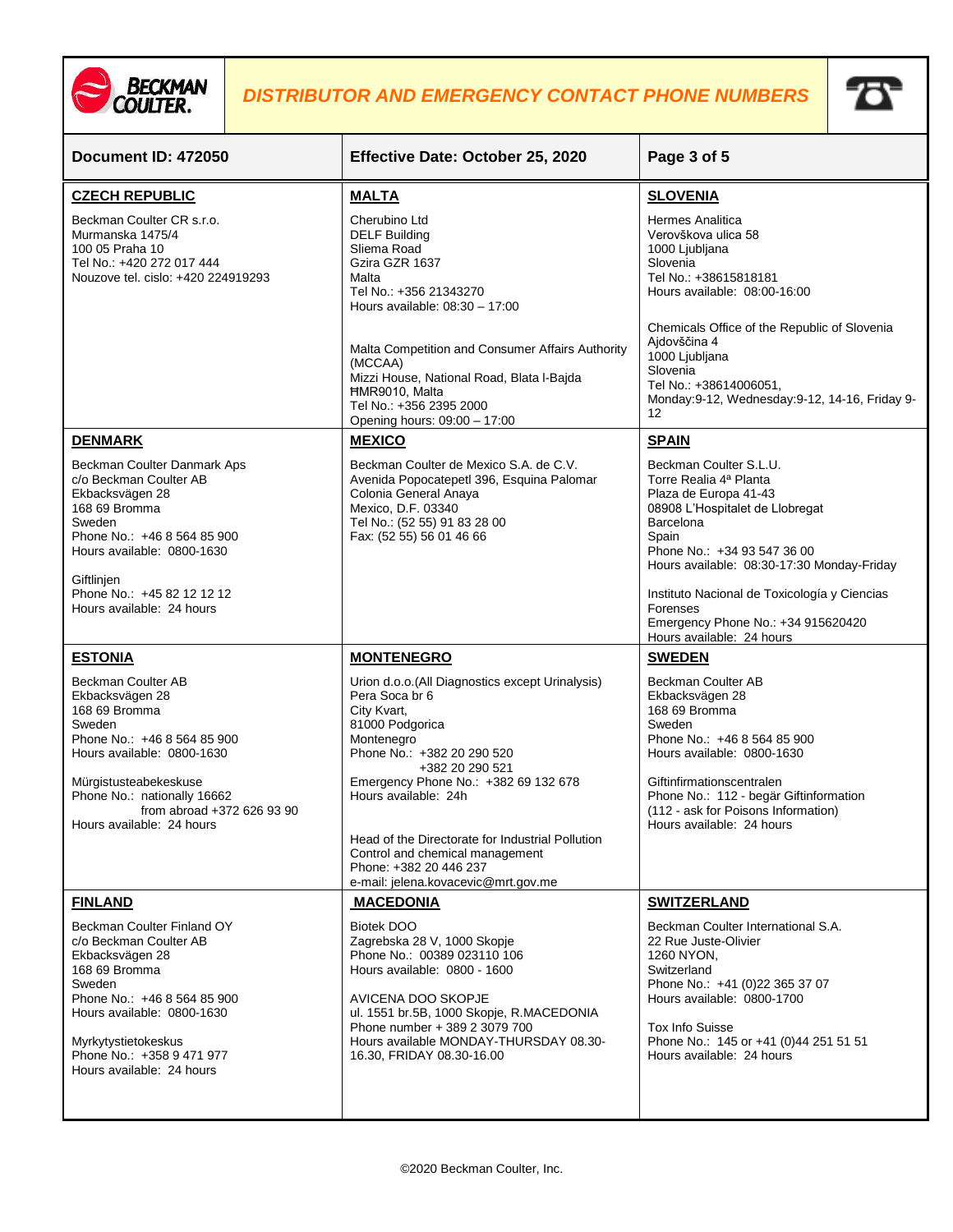



| Document ID: 472050                                                                                                                                                                                                                                                                                                                                                              | Effective Date: October 25, 2020                                                                                                                                                                                                                                                                                                                                                                                                                         | Page 4 of 5                                                                                                                                                                                                                                                       |
|----------------------------------------------------------------------------------------------------------------------------------------------------------------------------------------------------------------------------------------------------------------------------------------------------------------------------------------------------------------------------------|----------------------------------------------------------------------------------------------------------------------------------------------------------------------------------------------------------------------------------------------------------------------------------------------------------------------------------------------------------------------------------------------------------------------------------------------------------|-------------------------------------------------------------------------------------------------------------------------------------------------------------------------------------------------------------------------------------------------------------------|
| <b>FRANCE</b>                                                                                                                                                                                                                                                                                                                                                                    | <b>NETHERLANDS</b>                                                                                                                                                                                                                                                                                                                                                                                                                                       | TAIWAN, REPUBLIC OF CHINA                                                                                                                                                                                                                                         |
| Beckman Coulter France SAS<br>Immeuble Le Rimbaud<br>22, avenue des Nations<br>93420 Villepinte<br>Phone No.: +33 (0) 825 950 950<br>Lundi au Vendredi: 08:00 - 18:00<br>Centre anti-poisons et de toxoxicovigilance<br>ORFILA (INRS): +33 (0)1 45 42 59 59<br>Hours available: 24 heures sur 24 et 7 jours<br>sur 7                                                             | Beckman Coulter Nederland B.V<br>Pelmolenlaan 15, 3447 GW Woerden<br>Netherlands<br>Phone No.: +31 (0)348 462 468<br>Hours available: 8:00 - 17:00<br>Nationaal Vergiftigingen Informatie Centrum<br>Phone No.: 030-274 8888<br>Hours available: 24 hours                                                                                                                                                                                                | Beckman Coulter Taiwan Inc. Taiwan Branch<br>8F, 216 Tun Hwa South Road, Section 2<br>Taipei 106, Taiwan, R.O.C.<br>Republic of China<br>Phone No.: (02) 27302500                                                                                                 |
| <b>GERMANY</b>                                                                                                                                                                                                                                                                                                                                                                   | <b>NEW ZEALAND</b>                                                                                                                                                                                                                                                                                                                                                                                                                                       | <b>UNITED KINGDOM</b>                                                                                                                                                                                                                                             |
| Beckman Coulter GmbH<br>Europark Fichtenhain B13<br>47807 Krefeld<br>Phone No.: +49 2151 333 5<br>Hours available: $8 \text{ am} - 5 \text{ pm}$<br>National Poisons Information Centre<br>Phone No.: +49 0228 19240<br>Hours available: 24 hours                                                                                                                                | Beckman Coulter NZ<br>3/33 Spartan Road<br>Takanini Auckland 2105 New Zealand<br>24 Hour emergency number: 0800 446 109                                                                                                                                                                                                                                                                                                                                  | Beckman Coulter United Kingdom Ltd<br>Oakley Court<br>Kingsmead Business Park<br>London Road<br>High Wycombe<br>Buckinghamshire<br><b>HP11 1JU</b><br>Phone No.: +44 (0) 1494 441181<br>Hours available: 08:30 - 17:00<br>For UK and Scotland: Emergency Call 999 |
| <b>GREECE</b>                                                                                                                                                                                                                                                                                                                                                                    | <b>NORWAY</b>                                                                                                                                                                                                                                                                                                                                                                                                                                            | <b>UNITED STATES</b>                                                                                                                                                                                                                                              |
| Leriva Diagnostics<br>33 Pigis Avenue & 6 Anapiron Polemou Street<br>151 227 Melissia, Athens<br>Greece<br>Emergency number: +30 210 81 00 360-<br>90, +30 210 81 00 362<br>Hours available: 8.30-4.30<br><b>Poison Information Centre</b><br>Children's Hospital "P & A Kyriakou"<br><b>Athens 11527</b><br>Greece<br>Emergency number: +30 2107793777<br>Operation hours: 24/7 | Beckman Coulter AB<br>Ekbacksvägen 28<br>168 69 Bromma<br>Sweden<br>Phone No.: +46 8 564 85 900<br>Hours available: 0800-1630<br>Nerliens Meszansky AS (Distributor)<br>Asbjorn Jacobsen, M.D.<br>Postboks 2955 Toyen<br>N-0608 Oslo, Norway<br>Phone No.: +47 22 66 65 00<br>Fax: +47 22 66 65 01<br>info@nmas.no<br>miljodirektoratet<br>Postboks 5672 Torgarden, 7485 Trondheim,<br>Norway<br>Phone No.: +45 73 58 05 00<br>Hours available: 24 hours | Beckman Coulter, Inc.<br>250 S. Kraemer Blvd.<br>Brea, CA 92821 USA<br>Phone No.: (800) 854-3633<br>For AU, PK and Automate product:<br>Phone: (800) 223-0130<br>Emergency Phone (24h):<br>CHEMTREC (800) 424-9300,<br>International (001) 703-527-3887           |
| <b>HONG KONG</b>                                                                                                                                                                                                                                                                                                                                                                 | PEOPLE'S REPUBLIC OF CHINA                                                                                                                                                                                                                                                                                                                                                                                                                               |                                                                                                                                                                                                                                                                   |
| Beckman Coulter Hong Kong Ltd.<br>22/F, AXA Tower, Landmark East,<br>100 How Ming Street, Kwun Tong,<br>Kowloon, Hong Kong<br>Tel No.: +852 2814 7431 / +852 2814 0481                                                                                                                                                                                                           | Beckman Coulter Commercial Enterprise (China)<br>Ltd.<br><b>Beijing Branch Office</b><br>12/F, East Ocean Centre<br>A24 Jian Guo Men Wai Avenue<br>Beijing, China 100004<br>Phone No.: (8610) 6521-3000<br>Emergency phone number: 400 885 5355<br>Hours available: 24 hours                                                                                                                                                                             |                                                                                                                                                                                                                                                                   |